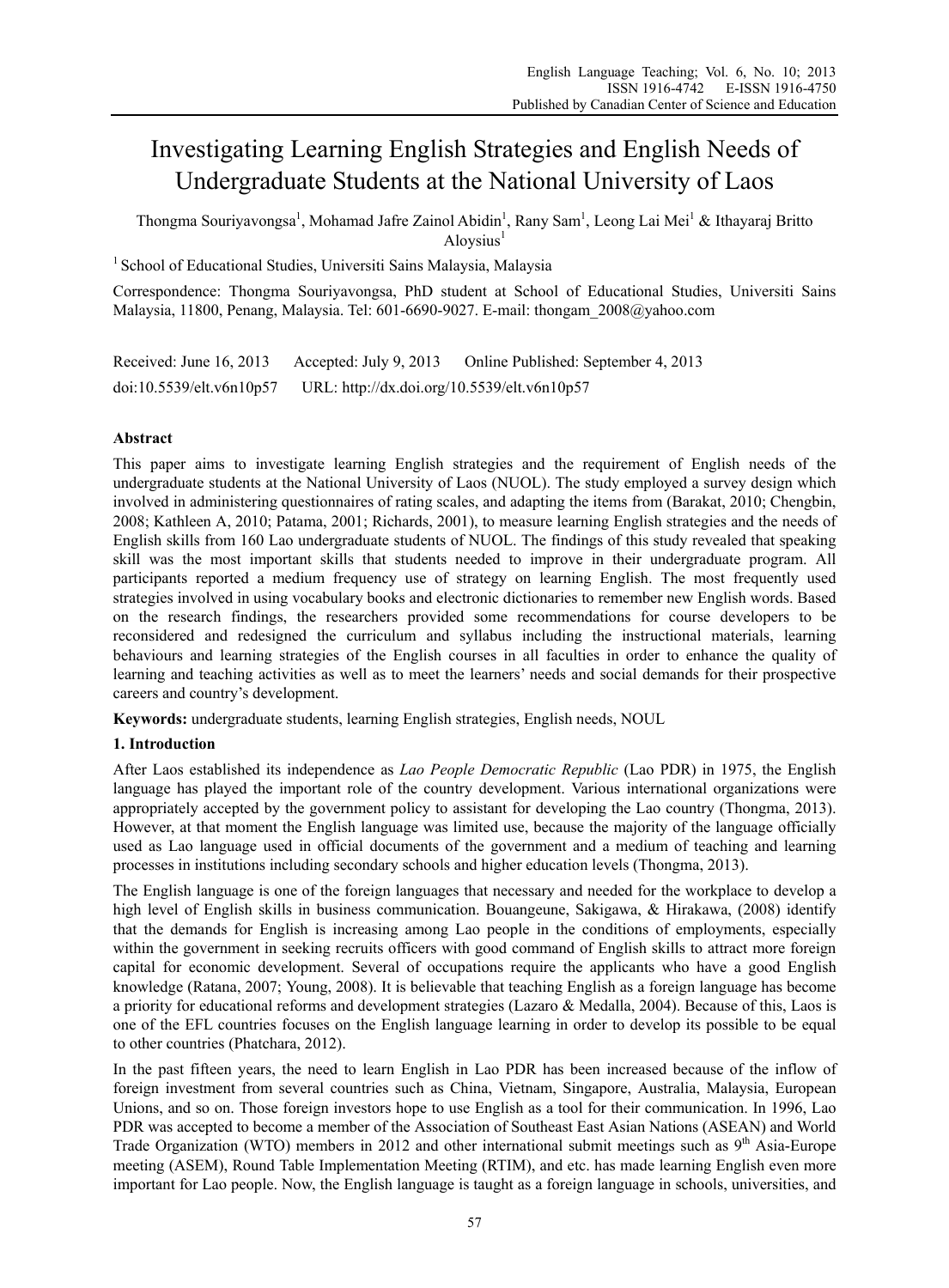part time evening classes throughout Lao PDR (Ton & Pham, 2010).

Unfortunately, English has not been started to teach for pupils at the primary school level in the public schools. According to the Lao National Curriculum, the English program was introduced at lower secondary school level (Siphong, 2008). However, Siphong specified that the English program was introduced into private primary schools, but the majority in the central areas, particularly in Vientiane Capital.

The instructional approaches of the English language as a foreign language in Lao PDR find plenty of factors affect language proficiency level of students low in terms of unsuitability and weakness of the English language curricula which adopted by some academic institutions, teachers' English proficiency level, teaching experiences, lack of facilities, shortage of materials, student low level of English literacy, inappropriate learning strategies and lack of confidence (Ahmadi & Bajelani, 2012; Khattak, Jamshed, Ahmad, & Baig, 2011; Loae, 2011; Rao, 2002). Based on these reasons, the majority of Lao students could not use English to communicate with other parties effectively. Many schools try to organize several of English learning activities to correspond the different interest of students (Ratana, 2007). Teachers, language schools, and experts in language education of Laos complained that the condition of English language teaching (ELT), including the quality of English generally in schools in Laos are still unsatisfied (Abbasi, Ahmad, & Khattak, 2010). Particularly, speaking and listening skills are extremely difficult for Lao students to master the English language learning (Attapol, 2010). Moreover, Lao English learners' learning methods are depending on their English instructors' approaches. The majority of students are lack of understanding to deploy a variety of strategies to facilitate their learning. So, it can be said that Lao students do not use strategies to help them in the English language learning (Kanchanit, 2009).

The National University of Laos (NUOL) has policy to focus on producing the quality students at the tertiary level in the relevant fields. The English program is one that NUOL pays attention to serve. It is obviously seen all faculties, programs, and all undergraduate students are required to register to study English as a compulsory subject. Also, they must pass their English examination with the scale level of NUOL offered.

This paper aims to explore the level of use language learning strategies of undergraduates and their needs towards the English language at the National University of Laos (NUOL) in Vientiane Capital, Lao PDR. The findings of this research have the effects of the introduction of further strategies and needs that might increase their language learning capacity (Tyers, 2001).

- 1) What level of language learning strategies used by students at the National University of Laos?
- 2) What do English language skills need to be improved by NUOL students?

#### **2. Literature Review**

In order to understand about the theoretical framework of this study, this part of literature review provides a critical review and analysis of the literature relevant to the study. The researchers present the significant theories that related to the present study as followings:

## *2.1 Language Learning Strategies*

Many researchers and scholars have been investigating the language learning and teaching methodology in a great number of different ways, and possible significance of alternative learning contexts or learner contributions such as motivation, learning styles and language learning strategies and so forth. In this study, the researchers aim to investigate the frequency of students' use various strategies for their learning English as a foreign language in the university.

The use of strategy for language learning is the methods enable students to improve their learning activities. Abedini, Rahimi, & Zare-ee (2011) and Ratana (2007) identifies learning strategies are approaches that learners use to enrich and succeed their own learning, specially it is important for language learning because they are valuable tools that can foster learner autonomy in language learning and help learners in promoting their own achievements in language proficiency. Strategy plays its role as a key factor that influence the English language learning to gain achievement (Ikeda & Takeuchi, 2006). Language learning strategy can help English instructors get a better understanding of their students' expectations and satisfaction with their language classes (Kasma, 2012). Sometimes the English teachers' teaching methods and cultural norms may affect the student' language learning strategies (Mohammad, 2011). So, all the instructors of the English language should find out various methods. Oxford, (1990) identifies that new teaching capacities mentions the identification of students' learning strategies, conducting training on learning strategies, and helping students become to be more independent of their learning and thinking.

Moreover, learning strategies can assist learners manage, direct, determine and guide their learning process (Hu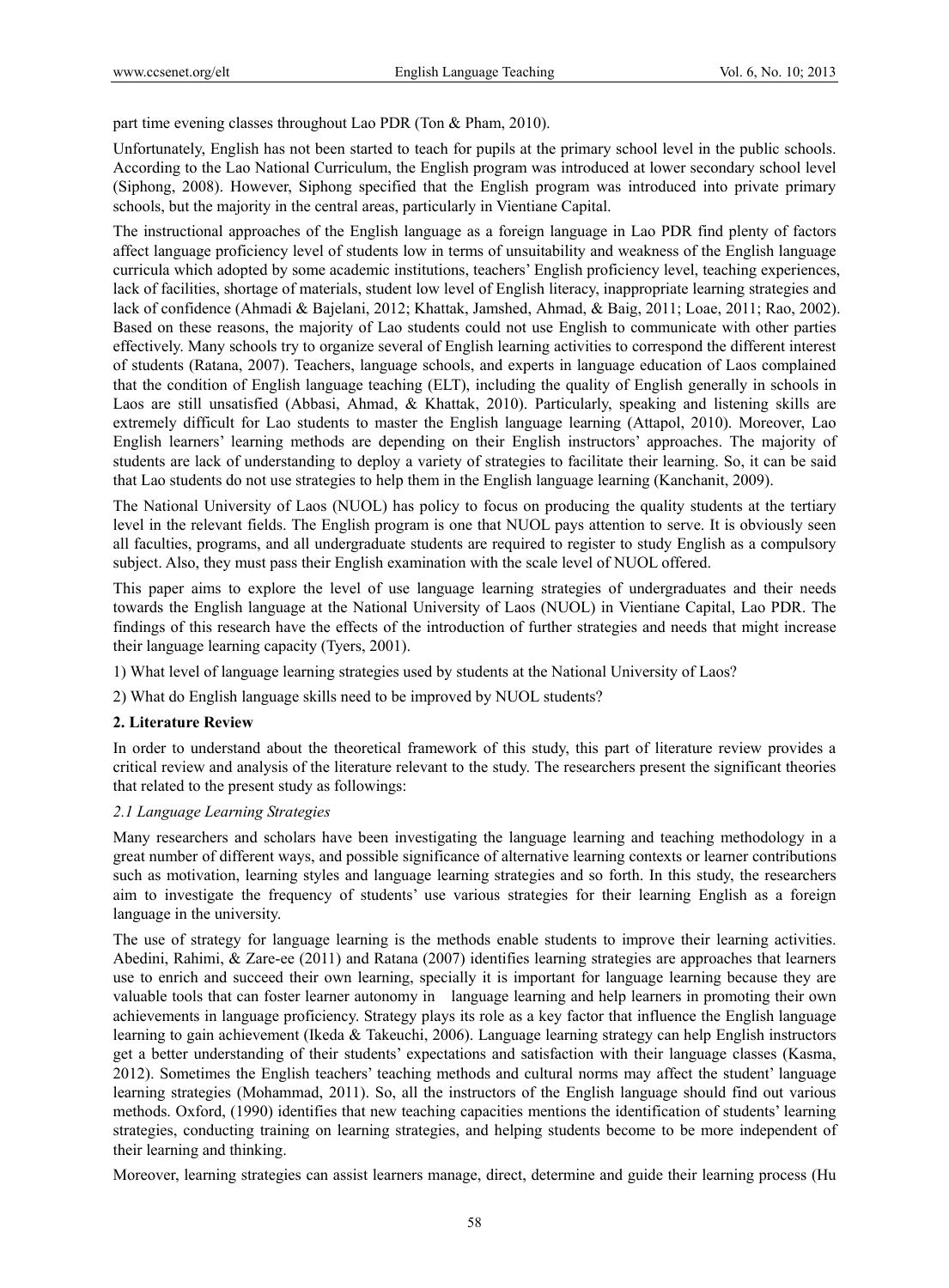& Tian, 2012). The study found that learning strategies could help learners' weaknesses , for example in reading English text and learners also use strategies that do not require them to be analytical and critical (Normazidah, Koo, & Hazita, 2012).

Therefore, strategies are considered as facilitators, or map to a language learning of students who are learning the English language as a foreign language. (Tamara, Elizabeth, Laura, Michelle, & Nina, 2012) define that English learners can be indicated as personalities in an English speaking environment whose native language is not English. So, the language learning strategies can enhance the learners' motivation, requirements, enjoyments, and other techniques of students in learning the English language. These monitors assist them to influence their language learning achievements.

Researchers and scholars offer the definitions of language learning strategies. Kasma, (2012) identifies that language learning strategies are specific actions, methods, techniques, behaviours which enable to facilitate the storage, retrieval or utilization of the new language in order to relate to a unique context. Takač, (2008) specifies language learning strategy refers to the students' effort to learn that it has become widely recognized in the field of second language or foreign language learning. White, (2008) defines language learning strategies are the operations or procedures that students who select and employ to learn the target language (TL) or facilitate a language task. Macaro, (2001) points out strategy of a foreign language learning is a specific action that students use in order to make their learning methods easier, faster, more enjoyable, self-directed , effective and transferable to the new situational environment. Learning English strategies refers to a range of behaviour, techniques of learning in both outside and inside classes, activities of specific English, and step used by a foreign language learning students in order to make them receive their learning achievement (Kanchanit, 2009).

Students study English as a foreign language (EFL) may use more cognitive strategies such as using pictures, saying and writing words repeatedly, and skimming texts (Tomoko & Osamu, 2009). Communication strategies are developed and used by the learners such as techniques of coping with difficulties in communication in an imperfectly known second language (Junhong & Stella, 2007). However, Michae & Harris, (1999) lists of ten strategies that used by the good language learner: 1 Planning strategy. 2) Active strategy. 3) Empathetic strategy. 4) Formal strategy. 5) Experimental strategy. 6) Semantic strategy. 7) Practice strategy. 8) Communication strategy. 9) Monitoring strategy. 10) Internalization strategy. (p. 37). Tragant, Thompson, & Vicrori (2013) offer strategies descriptions which are categorized into six strategy types:

- 1) Memory strategies for vocabulary learning;
- 2) Cognitive strategies for text comprehension and production;
- 3) Compensation strategies to overcome lack of knowledge;
- 4) Metacognitive strategies for regulating learning processes;
- 5) Effective strategies for the management of feelings;
- 6) And social strategies involving interaction with others (P. 2)

Besides, feedback strategy was accepted to be a significant tool in learning and teaching a foreign language such as direct corrective strategy, peer feedback strategy (Kamberi, 2013).

Hence, the successful language learner uses more effective diverse strategies such as use of memory, taking advantage of practice opportunities, cognitive, metacognitive, social strategies, while a poor language learner uses a few strategies or more use compensation strategies (Dörnyei, 2001; Michae & Harris, 1999; Neala & Moira, 2008; Orawee & Thanyapa, 2011). The researches were conducted by (Farzad, Mahnaz, & Neda, 2013; Haifa, 2010; Kavasoğlu, 2009) on language learning strategies found that the majority of students preferred to use metacognitive strategies in high level up to 75.3%, while the use of effective strategies up to 58.3% and cognitive strategies were the least frequent use. The studies also describe that metacognitive strategies typically enhance a strong instrumental motivation for students who are learning English program as major.

Ting, (2009) identifies that the term 'strategy' has been referred to a small range of synonyms such as techniques, skills, by which individual researchers describe their understandings in this particular area in slightly different ways in the literature involving cognitive science in general. Goh, (2002) states that strategy, in cognitive psychology, is connected to the conceptual framework of human learning and memory and refers to mental steps or operations conducted to achieve cognitive tasks such as map-reading, memorization, processing information and problem solving.

Consequently, the learning strategies are considered as key factors that influence students' language learning achievements. It is possible that the students can find out a different diversity of strategies to enhance their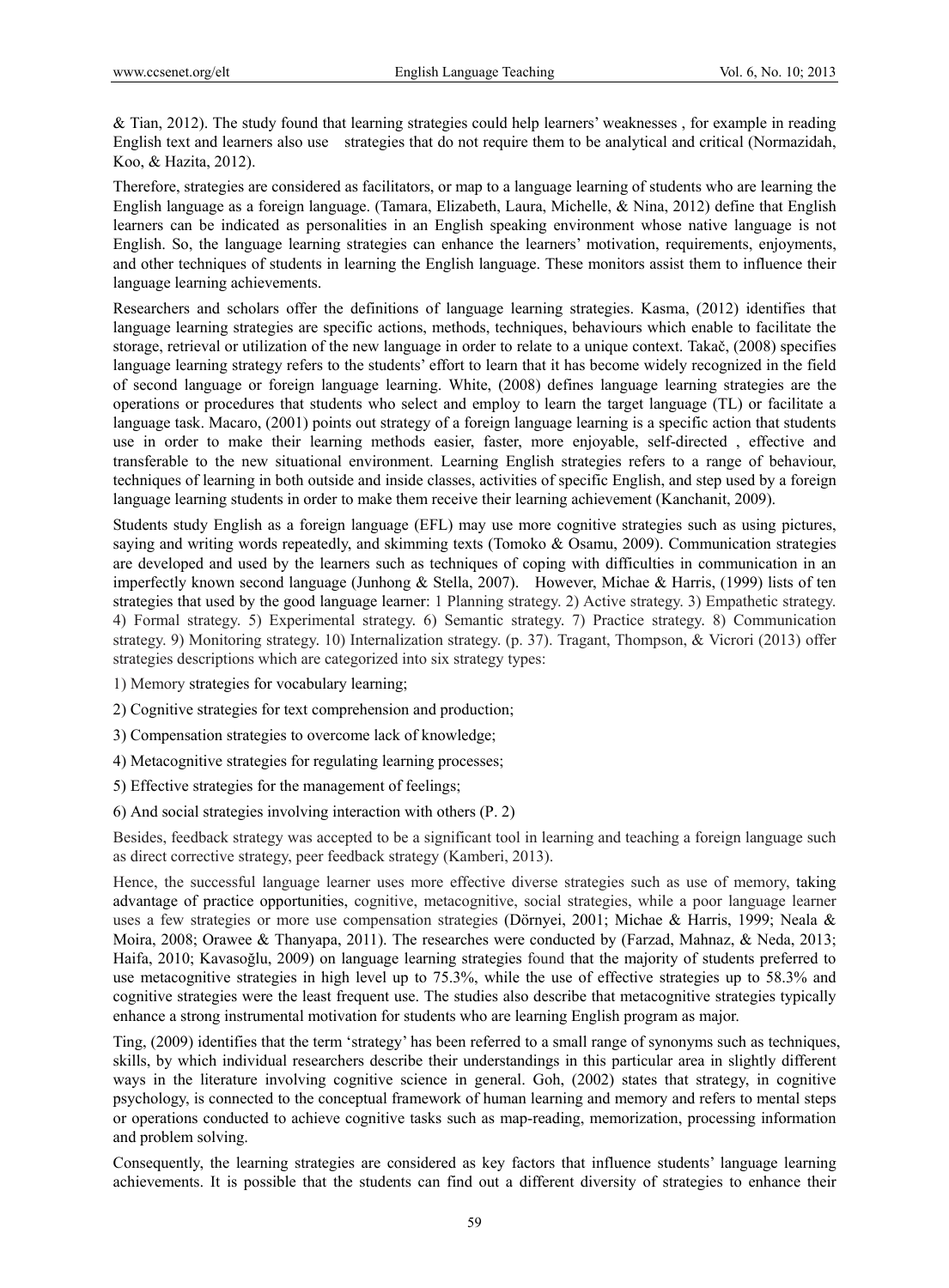learning methods such as they might use the practices communicating in the language, use various memorization techniques, ask questions for clarification, and so forth. Neala & Moira,  $(2008)$  identified successful learners use strategies appropriate to their own stage of learning, purpose for learning the language, and some factors that can be effective learning such as motivation, the ways how to practice the language, whereas, less successful students in language learning also use their own strategies, but do not well understand how to apply the appropriate strategies. Thus, it can be said that strategy training is important and essential in helping students utilize suitable learning strategies to improve English language learning (Sadeghi & Attar, 2013).

## *2.2 The English Language Needs*

Richards (2001), identifies that the English language needs of students in institutions influence the learning and teaching situations. An investigation of learners' needs in a foreign language learning is a key factor that a language instructor and course designer perceive learners' wishes and wants that curriculum or syllabus designer should take consideration (Mohammad, 2011). To obtain information of learners' needs in language learning, needs analysis is one of the most important methods as Brown (1995), specifies that needs analysis (NA) in language teaching may be used for a number different purposes. For example, to find out what language skills a learner needs to perform a particular role such as sales management, tour guide, or a university student. NA is an influential instrument that helps clarify and validate real needs, because it can enhance educators and practitioners to shape the curriculum development that depends the content of language courses on the communication needs, wants and interests of the learners (Akyel & Ozek, 2010).

An exploration of what English language skills are essential thing that enable students to take part in all schools and community activities in English (Brown, 1995). In this study, the English language needs of students refer to the language skills that learners need to improve on their learning English as a foreign language at a tertiary level. For instance, the four main language skills: listening, speaking, reading, writing, and including in other skills. The researchers need to know and understand what the English language learners' requirements towards their improvement in English learning. So, the results of this study will be useful in curriculum development in the field of foreign language program. Besides, it is necessary for the lecturers and course designers have to think about and consider their students' needs and other the new trends may be foreseen (Yurtsever, 2013). Abiri (2013), conducted a study on the exploration of English needs of students and teachers. The results found that students lack of confidence to speak, they need the speaking skills for group discussion and presentation. Hashemi, (2011) points out that worldwide growth of English Language have increased the demand to obtain good communication skills in English. For this, students can use their learning needs and preferences, their beliefs and motivation, and the strategies to develop their target language learning competence (White, 2008).

The learners' needs were mainly effective in establishing the focus of the needs-based course in terms of skills (Chostelidou, 2010). The situations of learning and teaching approaches should meet the learners' actual needs in order to relate attention to curriculum development (Chamnong, 2009).

## **3. Methodology**

## *3.1 Research Design*

Creswell (2008) & Kothari (2004) identify that research design is a plan and procedure including the conceptual structure within which research is conducted and span decisions from broad assumptions to detailed methods of data collection and analysis. Learning strategies are conceptual structures Akyel & Ozek, (2010). Kothari also pointed out that research design is needed because it facilitates the smooth operation of research. The purpose of this study was to investigate English language needs and their use of learning strategies for the solutions of the Lao undergraduate students of the National University of Laos (NUOL). In the present study, the researchers applied a quantitative method, using a questionnaire to collect data and interpreting the findings in terms of English needs and their learning strategies. The details of the participants, questionnaire, data collection, and data analysis are as followings:

## *3.2 Participants*

The participants of this study refer to the Lao undergraduates who were learning at all faculties at the National University of Laos, in main campus. The study was conducted with a group of students who were in the fourth year of their study programs. Those students were required to take an English course as a compulsory subject in the programs in each semester from year one to year five. The participants were 160 learners, 72 males and 88 females. The researchers used both purposive sampling and the random sampling methods to select the representatives of the population. Twenty students were selected from eight faculties at NUOL. A random sampling is an appropriate method to be used for collecting quantitative data. According to VanderStoep  $\&$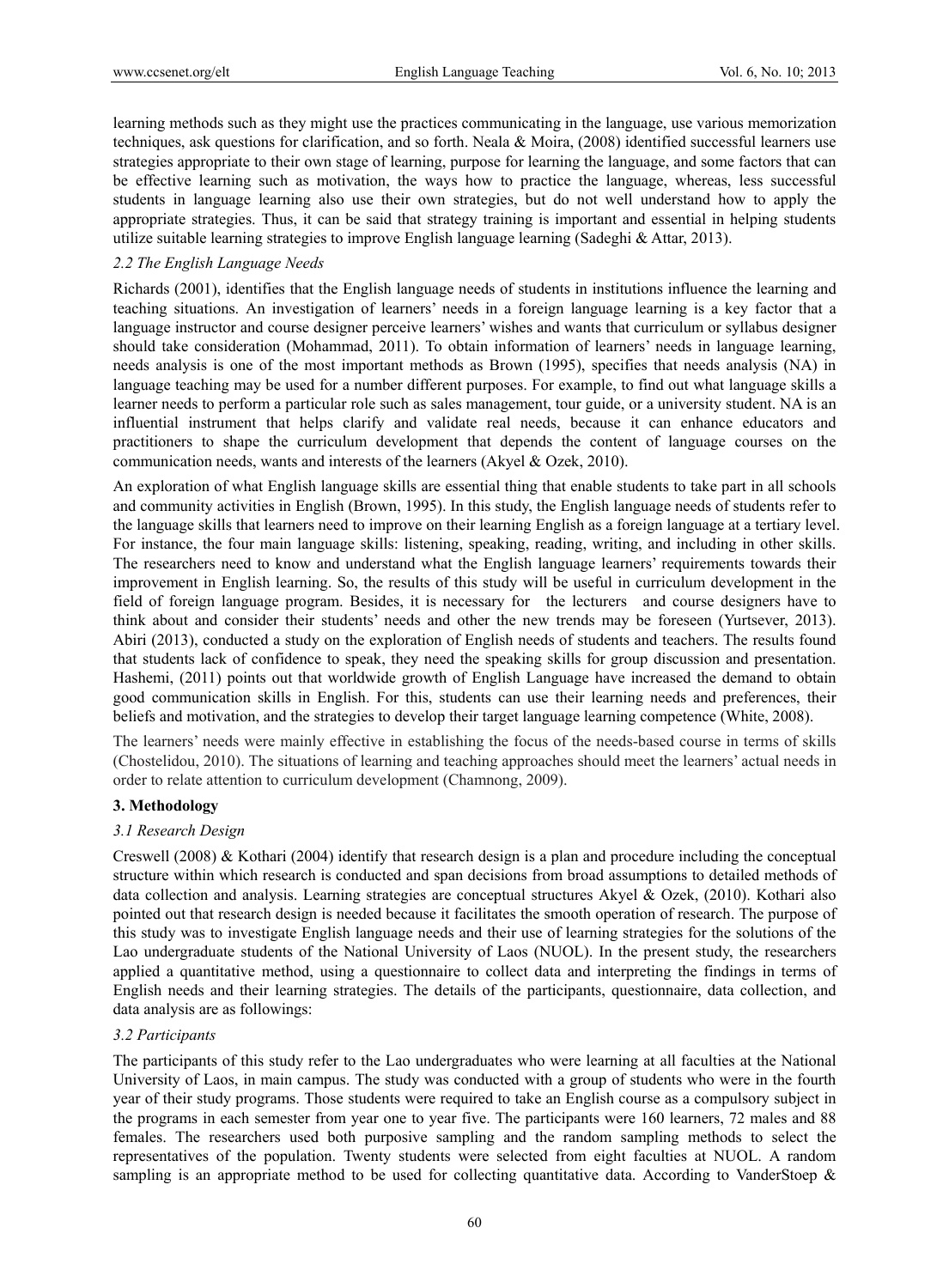Johnson, (2009) identify that a random sampling is a sample in which each individual of the sampling frame has an equal opportunity of being chosen as a study participant and it also involves picking a real number of participants out of the total of possible participants in the sampling frame. Whereas, purposive sampling was used in this study in order to select 20 participants from each faculty. Kothari, (2004) specifies that this type of sample, the researchers are able to select items for the sample deliberately. It is also called judgment sampling because it a process of selecting a sample that is believed to representative of a given population. Dawson, (2002) points out that a purposive sampling method can be used in case of generalization, is not the goal.

## *3.3 Research Instrument*

A questionnaire was used in investigating and gathering information about the Lao students' needs in the English language learning and their learning English strategies. The questionnaire contains three sections with 65 questions all in all. Section one was divided into two parts: A and B. Part A was designed to obtain demographic information about the samples regarding age and gender. Part B was designed to obtain information regarding general statements about their English learning skills: listening, speaking, reading, writing, translating and grammar. So, the respondents were to answer 7 questions in this section. Next, section two contained a set of questions that regarding learning English strategies. In this construct, thirty questions were used to investigate the participants' frequency of utilization of various language learning strategies. At this point, a five-point Likert scale was used. The frequency of their learning strategies to each statement was indicated by 1 (never), 2 (rarely), 3 (sometimes), 4 (often), and 5 (very often). Finally, section three included 24 statements to explore the participants' needs of English language skills improvement. A five-point Likert scale was also used in this section. The level of their needs to each statement was indicated by 1 (very low), 2 (low), 3 (moderate), 4 (high), and 5 (very high). The details of the score giving in section  $2 \& 3$  can be seen on page 8. The respondents need to tick their level of needs to skills improvement. The questionnaire used in this study was adapted from previous studies which conducted by researchers: (Barakat, 2010; Chengbin, 2008; Kathleen A, 2010; Patama, 2001; Richards, 2001). Next, two experts in the field of TESOL from the school of Educational Studies (SES), University Sciences Malaysia (USM) were asked to check content validity of the questionnaire and their feedback were used to make modifications prior to conducting a pilot study.

Before conducting a pilot study, the questionnaire was translated into the Lao language by the researcher in order make the respondents easy to understand the questions or preventing any misunderstanding. Three experts of bilingual (English-Lao) were asked to check content validity. After that the questionnaire was conducted a pilot study with 40 students in a group of Lao students at NUOL who were not the target group of the actual study. A pilot study was carried out to obtain the reliability of the research instrument. So, Cronbach's Alpha was used as a measure of internal-consistency. Cronbach's Alpha was calculated using the statistical package for the social science (SPSS) program Version 19. Obtained Cronbach's Alpha from the pilot study indicates an overall reliability coefficient of .863 which is considered ideal.

# *3.4 Data Collection*

The researchers administered the questionnaires in the middle of April for the actual study. A total of these 175 of Lao undergraduate students respond to the questionnaires. The questionnaires were given to the respondents during their class hours and a half hour is given to complete the questionnaire. The return rate is 100 % and selected 160 completed questionnaires were used for data entry.

## *3.5 Data Analysis*

Data collected from the questionnaires were analysed using the Statistical Package of Social Sciences (SPSS) program version 19. Descriptive analysis of frequency, percentage, mean and standard deviation was conducted for all the items in the questionnaire to explore English proficiency level, language learning strategies, and needs of English skills improvement of NUOL students respectively.

### **4. Findings**

To acquire a sample that would be representative of Lao students in Lao P. D. R., 160 undergraduate students who study year 4 in any programs of the National University of Laos (NUOL) are participants in this current research paper. Thus, to understand the variables in this study, descriptive statistical analyses were carried out. Table 1 through 9 displayed information regarding sex, age, and general statements which include the duration of the year study English, hours studying English in each week, English proficiency level, frequency level of difficulty of English skills, frequency of expectation to use English skills, the importance of success in the course of study, and the importance of success in the field after graduation of the participants.

The results of statistical analysis were presented in this section also to inform the frequency of practice in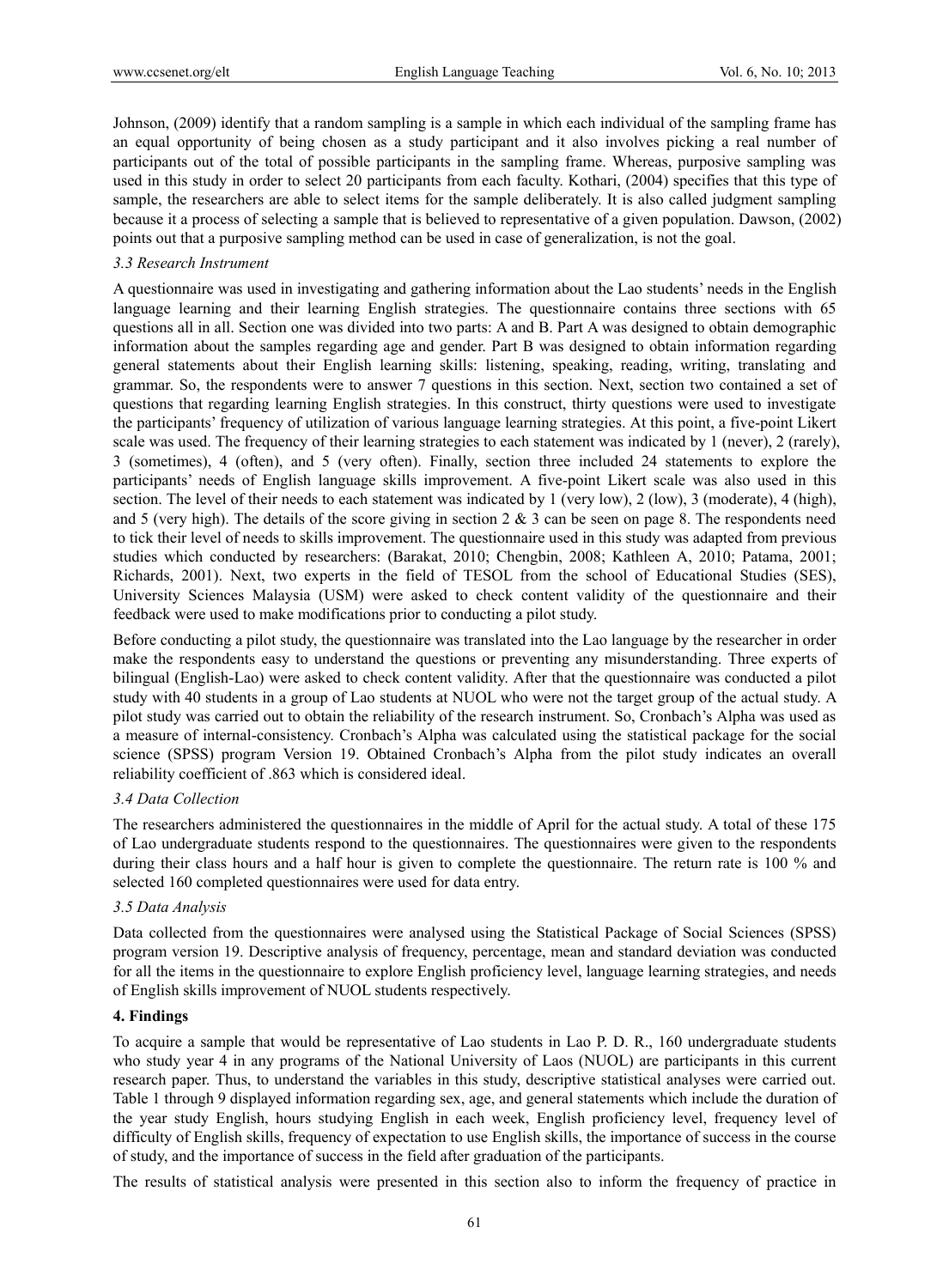learning English strategies and the level of the English language skills needed to improve. The questionnaires were computed for means  $(\times)$  and standard deviation (SD) in order to explain the learning English strategies and skills need to improve perceived by Lao students at NUOL. The learning English strategies were classified into five levels:  $1 =$  never,  $2 =$  rarely,  $3 =$  sometimes,  $4 =$  often,  $5 =$  very often. The English skills needed to improve were also divided into 5 levels:  $1 = \text{very low}, 2 = \text{low}, 3 = \text{moderate}, 4 = \text{high}, 5 = \text{very high}.$ 

Reporting frequency of use in learning strategies, strategy inventory for language learning (SILL) developed by (Oxford, 1990), cited in (Ratana, 2007) provides the basic framework to understand the mean score on the students' SILL and the level of need, which has a scale range of 1-5:

The interpretation data of frequency use learning strategies

| High           | Very often use                                                    | 4.5 to $5.0$          |
|----------------|-------------------------------------------------------------------|-----------------------|
|                | Often use                                                         | 3.5 to 4.4            |
| Medium         | sometimes use                                                     | 2.5 to 3.4            |
| Low            | Rarely use                                                        | 1.5 to 2.4            |
|                | Never use                                                         | $1.0 \text{ to } 1.4$ |
|                | The interpretation data for the English language needs to improve |                       |
| Very low need  |                                                                   | $1.0 \text{ to } 1.4$ |
| Low need       |                                                                   | 1.5 to 2.4            |
| Moderate need  |                                                                   | 2.5 to $3.4$          |
| High need      |                                                                   | 3.5 to 4.4            |
| Very high need |                                                                   | 4.5 to $5.0$          |

#### Table 1. Participants sorted by their genders

| Gender | Number of Frequency | Percentage $(\% )$ |
|--------|---------------------|--------------------|
| Male   | 70                  | 45                 |
| Female | 88                  | 55                 |
| Total  | 160                 | 100                |

As indicated in table 1, shows that the majority of participants are female 88 by which 55%, while the male are 72 of which 45%.

Table 2. Participants sorted by their ages

| Group of Age | Number of Frequency | Percentage $(\% )$ |
|--------------|---------------------|--------------------|
| $17 - 21$    | 70                  | 43.80              |
| $22 - 26$    | 86                  | 53.80              |
| 27-31        | 2                   | 1.30               |
| 32           |                     | .60                |
| Total        | 160                 | 100                |

From table 2, it shows that the number of the respondents was arranged from 17-32 years old. The most of them 88 (53.80%) were aged 22-26 while the 70 (43.80%) were aged 17-21 is medium and 1 (0.60%) was aged 32 is low.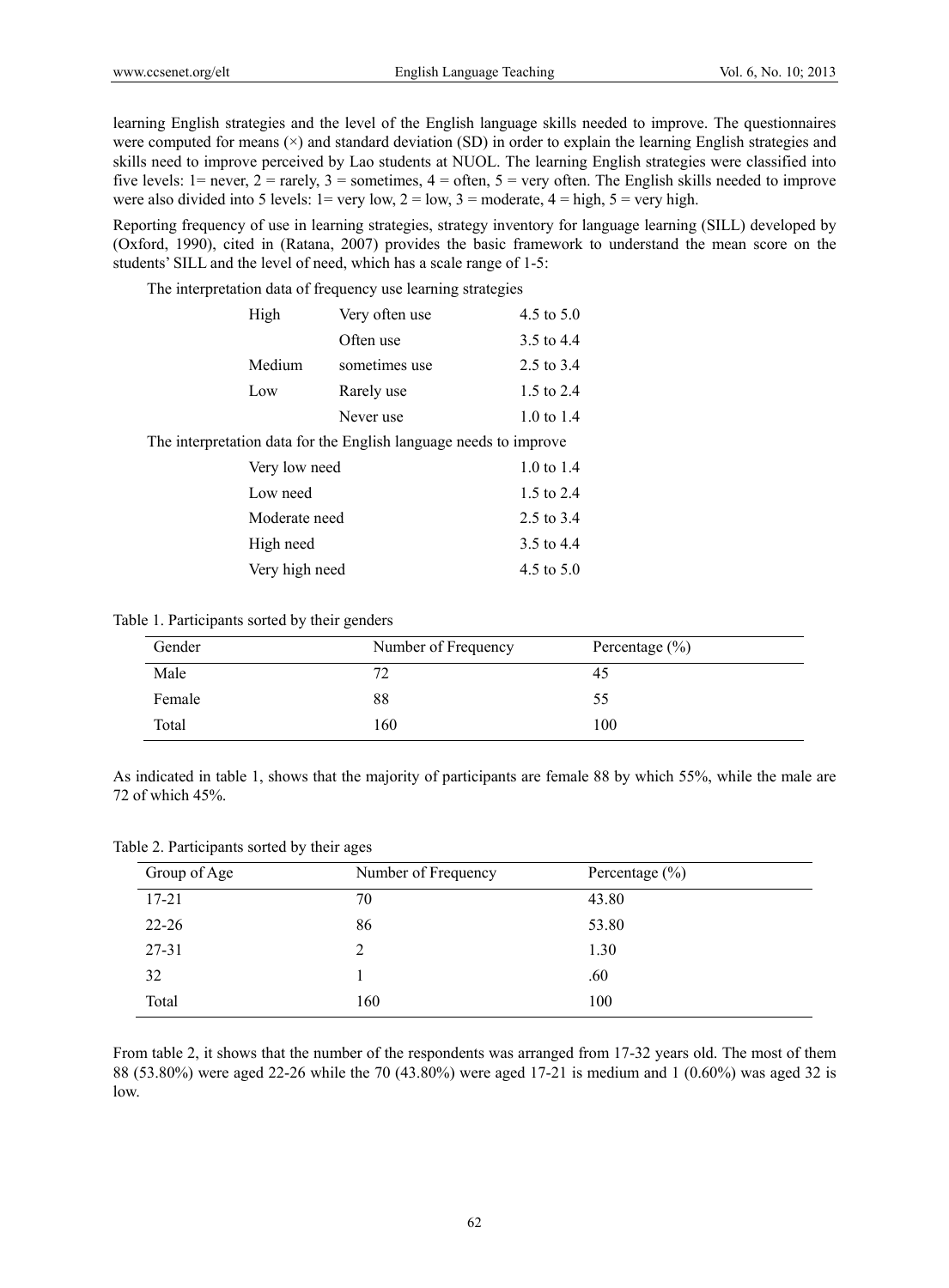| Number of years | Number of Frequency | Percentage $(\% )$ |
|-----------------|---------------------|--------------------|
| Never           | 10                  | 6.30               |
| $1 - 2$         | 57                  | 35.60              |
| $3 - 4$         | 52                  | 32.50              |
| $4-6$           | 35                  | 21.90              |
|                 | 6                   | 3.80               |
| Total           | 160                 | 100                |

Table 3. The participants' period of studying English

As table 3 shows that the duration of participants in English studying experiences the most of them 57 (35.60%) was 1-2 years. Whist, 52 (32%) have been studying English for 3-4 years and 10 (6.30%) of the participants have never studied English.

| Number of hours | Number of Frequency | Percentage $(\% )$ |
|-----------------|---------------------|--------------------|
| Do not study    |                     | .60                |
| $1 - 5$         | 44                  | 27.50              |
| $6 - 10$        | 47                  | 29.40              |
| $11 - 15$       | 41                  | 25.60              |
| 16              | 27                  | 16.90              |
| Total           | 160                 | 100                |

Table 4. Participants' hours of their study English per week

Table 4 showed that the majority of participants are 47 (29.40%) usually study English for 6-10 hours per week. The data also indicated that 44 (27.50%) spent their time in 1-5 hours a week, 41 (25.60%) enjoyed studying English 11-15 hours, and 27 (16.90%) take their time for studying English up to 16 hours. However, only 1 (0.60%) do not study any English in a week.

| N <sub>0</sub> | Items             | Mean | <b>Std Deviation</b> | Level    |
|----------------|-------------------|------|----------------------|----------|
|                | Listening skill   | 2.76 | .73                  | Moderate |
| 2              | Speaking skill    | 2.91 | .76                  | Moderate |
| 3              | Reading skill     | 3.51 | .74                  | Good     |
| $\overline{4}$ | Writing skill     | 3.07 | .74                  | Moderate |
|                | Translating skill | 2.80 | .75                  | Moderate |
| 6              | Grammar skill     | 2.88 | .80                  | Moderate |
| Total          |                   | 2.99 | .75                  | Moderate |

Table 5. Participants' English proficiency level in these items below

From table 5, the information was revealed that the participants' English proficiency level of language skills which was rated at the moderate level. Except for reading skill averages 3.51 is good.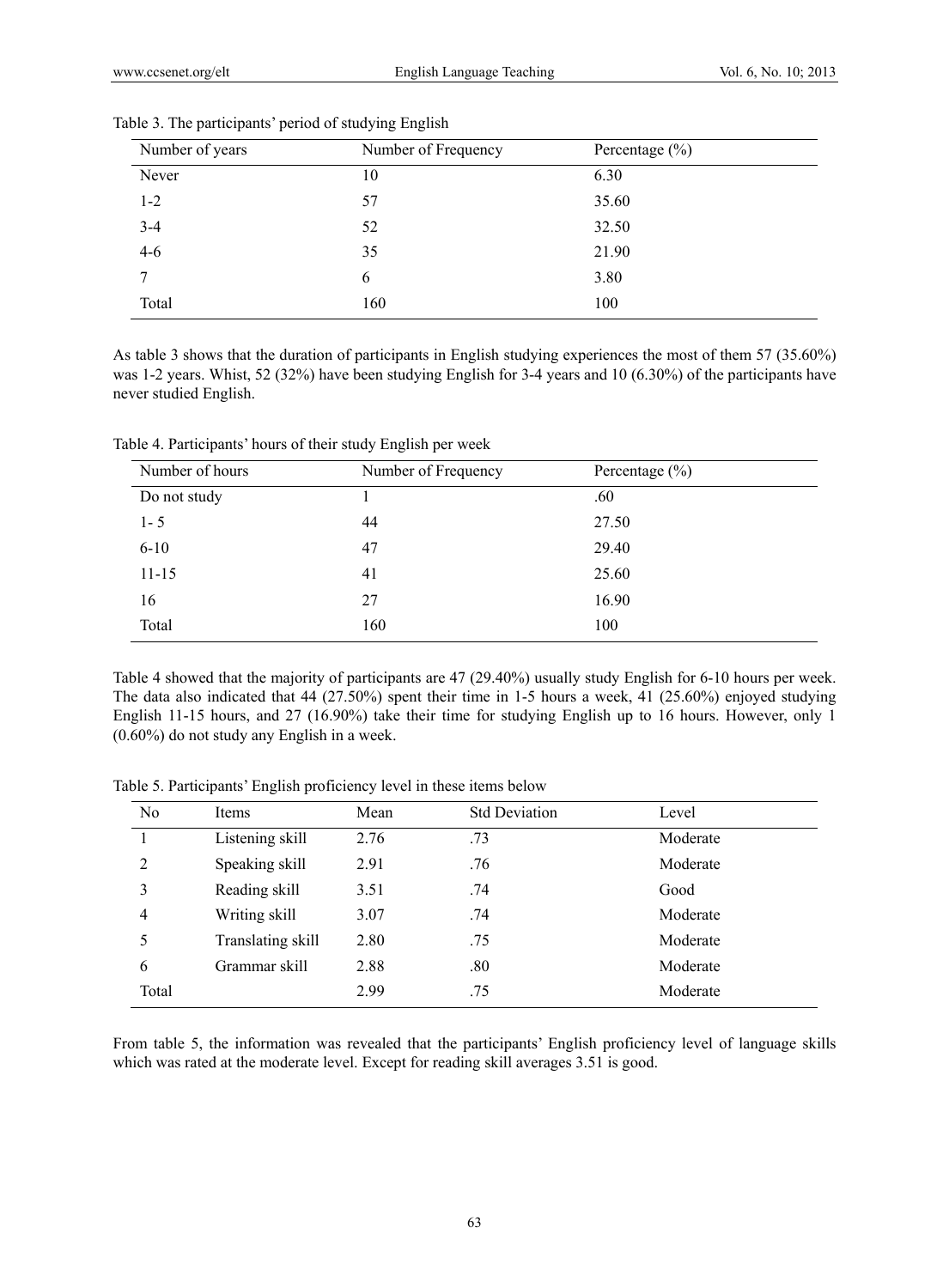| N <sub>0</sub> | Items             | Mean | <b>Std Deviation</b> | Frequency level    |
|----------------|-------------------|------|----------------------|--------------------|
|                | Listening skill   | 3.23 | .70                  | Sometimes (50%)    |
| 2              | Speaking skill    | 3.13 | .74                  | Sometimes (50%)    |
|                | Reading skill     | 3.01 | .81                  | Sometimes (50%)    |
| 4              | Writing skill     | 3.24 | .75                  | Sometimes $(50\%)$ |
|                | Translating skill | 3.35 | .75                  | Sometimes $(50\%)$ |
| 6              | Grammar skill     | 3.33 | .83                  | Sometimes (50%)    |
| Total          |                   | 3.21 | .76                  | Sometimes (50%)    |

Table 6. The difficulty of language skills that encountered by the participants

As revealed in table 6, students had *sometimes* difficulties in applying English skills in which the overall picture all skills with the mean are 3.21 with the standard deviation of 0.76.

Table 7. Participants often are expected to use the following skills in their course of study

| No    | Language Skills   | Mean | <b>Std Deviation</b> | Frequency Level    |
|-------|-------------------|------|----------------------|--------------------|
|       | Listening skill   | 3.46 | .93                  | Sometimes $(50\%)$ |
| 2     | Speaking skill    | 3.65 | .89                  | Often $(70)$       |
|       | Reading skill     | 3.71 | .86                  | Often $(70)$       |
| 4     | Writing skill     | 3.65 | .83                  | Often $(70)$       |
| 5     | Translating skill | 3.60 | .84                  | Often $(70)$       |
| 6     | Grammar skill     | 3.54 | .87                  | Often $(70)$       |
| Total |                   | 3.61 | .87                  | Often $(70)$       |

From table 7, a statistic data showed that the participants hoped to use the English skills in their course of study at the majority is often or 70% of the mean is 3.61 and with the standard deviation of 0.87, but one of all skills is reading skill is the most of the mean is 3.71 and with the standard deviation of 0.86. However, just only listening skill will be used as sometimes or equal 50%.

Table 8. The importance of success in the participants' course of study in the following abilities

| No    | Language Skills   | Mean | <b>Std Deviation</b> | Level |  |
|-------|-------------------|------|----------------------|-------|--|
|       | Listening skill   | 3.76 | .91                  | High  |  |
| 2     | Speaking skill    | 3.93 | .97                  | High  |  |
| 3     | Reading skill     | 3.81 | .83                  | High  |  |
| 4     | Writing skill     | 3.83 | .88                  | High  |  |
|       | Translating skill | 3.85 | .92                  | High  |  |
| 6     | Grammar skill     | 3.73 | .93                  | High  |  |
| Total |                   | 3.81 | .90                  | High  |  |

Table 8 showed that participants understood English skills are important for their course of study during their studying at NUOL. They rated all skills in high level in the mean is 3.81 with the standard deviation of 0.90. However, the most skill is speaking skill means is 3.93 with the standard deviation of 0.97.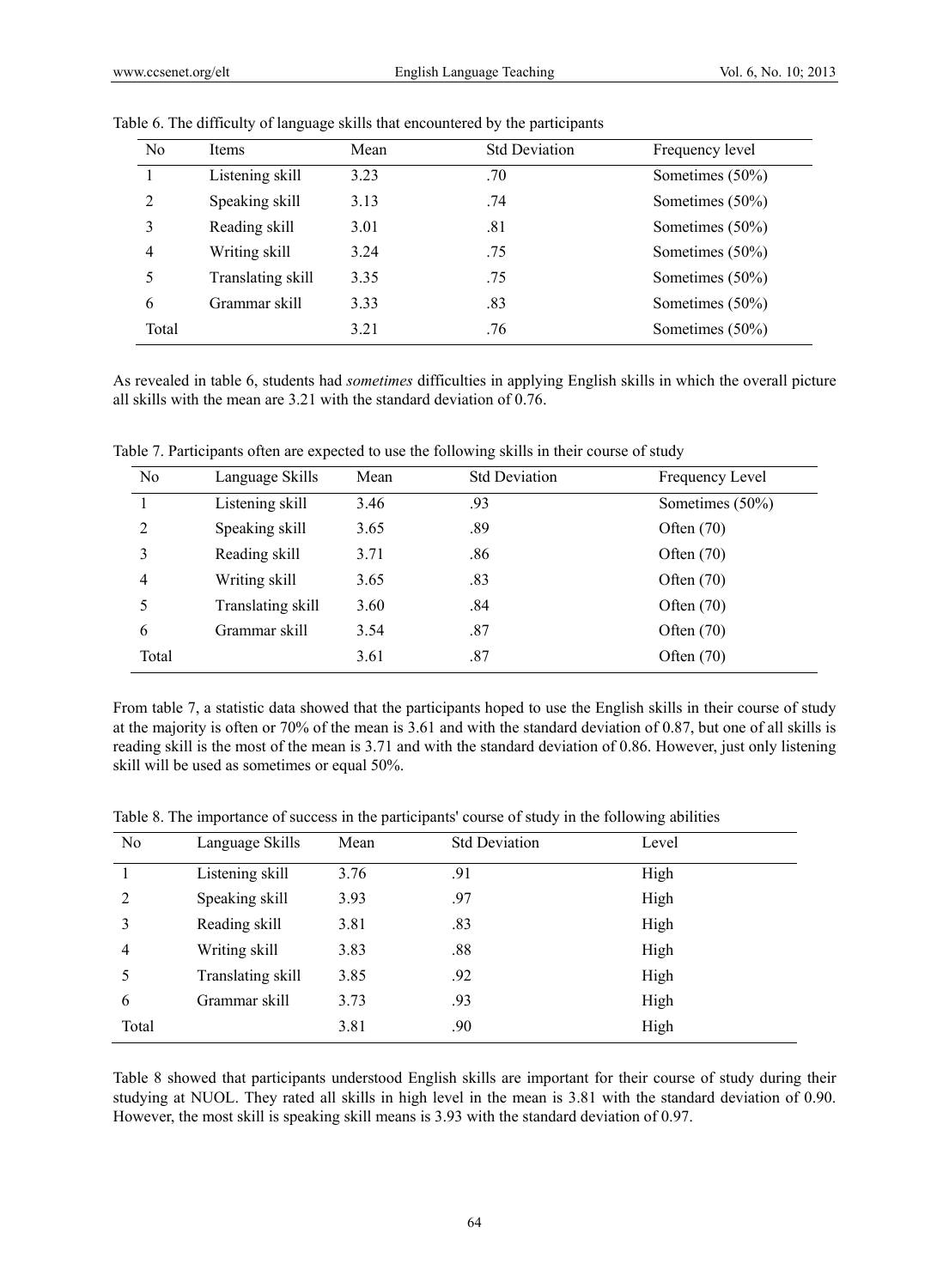| No    | Language Skills   | Mean | <b>Std Deviation</b> | Level |  |
|-------|-------------------|------|----------------------|-------|--|
|       | Listening skill   | 3.85 | .96                  | High  |  |
| 2     | Speaking skill    | 4.09 | .93                  | High  |  |
| 3     | Reading skill     | 3.95 | .81                  | High  |  |
| 4     | Writing skill     | 3.95 | .86                  | High  |  |
| 5     | Translating skill | 3.95 | .94                  | High  |  |
| 6     | Grammar skill     | 3.86 | .98                  | High  |  |
| Total |                   | 3.94 | .91                  | High  |  |

|  |  |  |  | Table 9. Importance of success in participants' field study after the graduation in the following abilities |  |
|--|--|--|--|-------------------------------------------------------------------------------------------------------------|--|
|  |  |  |  |                                                                                                             |  |

From table 9, the results of data analysis indicated that the English language skills are important for the participants' field study after they graduated from NUOL. The mean is 3.94 with the standard deviation of 0.91, it is in high level. Particularly in the speaking skill means is 4.09 with the standard deviation of 0.93.

| No             | Language Learning Strategies                                                                                       |      | Std<br>Deviation | Frequency<br>Level |
|----------------|--------------------------------------------------------------------------------------------------------------------|------|------------------|--------------------|
| $\mathbf{1}$   | I try to talk to native speakers.                                                                                  | 2.86 | .93              | Sometimes          |
| $\overline{2}$ | If I don't understand something in English, I ask the<br>other persons to slow down or say it again.               | 3.45 | .91              | Sometimes          |
| 3              | I ask my English teacher of fluent speakers of English<br>to correct me when I talk.                               | 3.53 | .99              | Often              |
| $\overline{4}$ | I practiced English with other students.                                                                           | 3.20 | .90              | Sometimes          |
| 5              | I ask for help from my English teacher or my friends.                                                              | 3.37 | .94              | Sometimes          |
| 6              | I use new English words in a sentence so that I can<br>remember them.                                              | 3.10 | 1.02             | Sometimes          |
| 7              | I use vocabulary books and /or electronic dictionaries<br>to remember new English words.                           | 3.65 | 1.07             | Often              |
| 8              | I say or write new English words several times.                                                                    | 3.19 | .98              | Sometimes          |
| 9              | I review English lessons often.                                                                                    | 3.15 | .93              | Sometimes          |
| 10             | I was translating into my own language while I was<br>reading English books/materials.                             | 3.47 | .91              | Sometimes          |
| 11             | I watch movies spoken in English or TV programs<br>spoken in English, such as cartoons and news report.            | 3.25 | .90              | Sometimes          |
| 12             | I write diaries or short articles in English.                                                                      | 2.63 | 1.02             | Sometimes          |
| 13             | I make summaries of information that I hear or read in<br>English.                                                 | 2.58 | .89              | Sometimes          |
| 14             | I like to make an outline before I start writing.                                                                  | 2.63 | .90              | Sometimes          |
| 15             | I write e-mail in English.                                                                                         | 3.23 | 1.14             | Sometimes          |
| 16             | I listen to the radio programs spoken in English and<br>English songs played in tapes or CDs.                      | 3.26 | 1.04             | Sometimes          |
|                | I find the meaning of an English word by dividing it<br>into parts that I understand, such as roots, prefixes, and |      |                  |                    |

Table 10. Means and standard deviation of English language learning strategies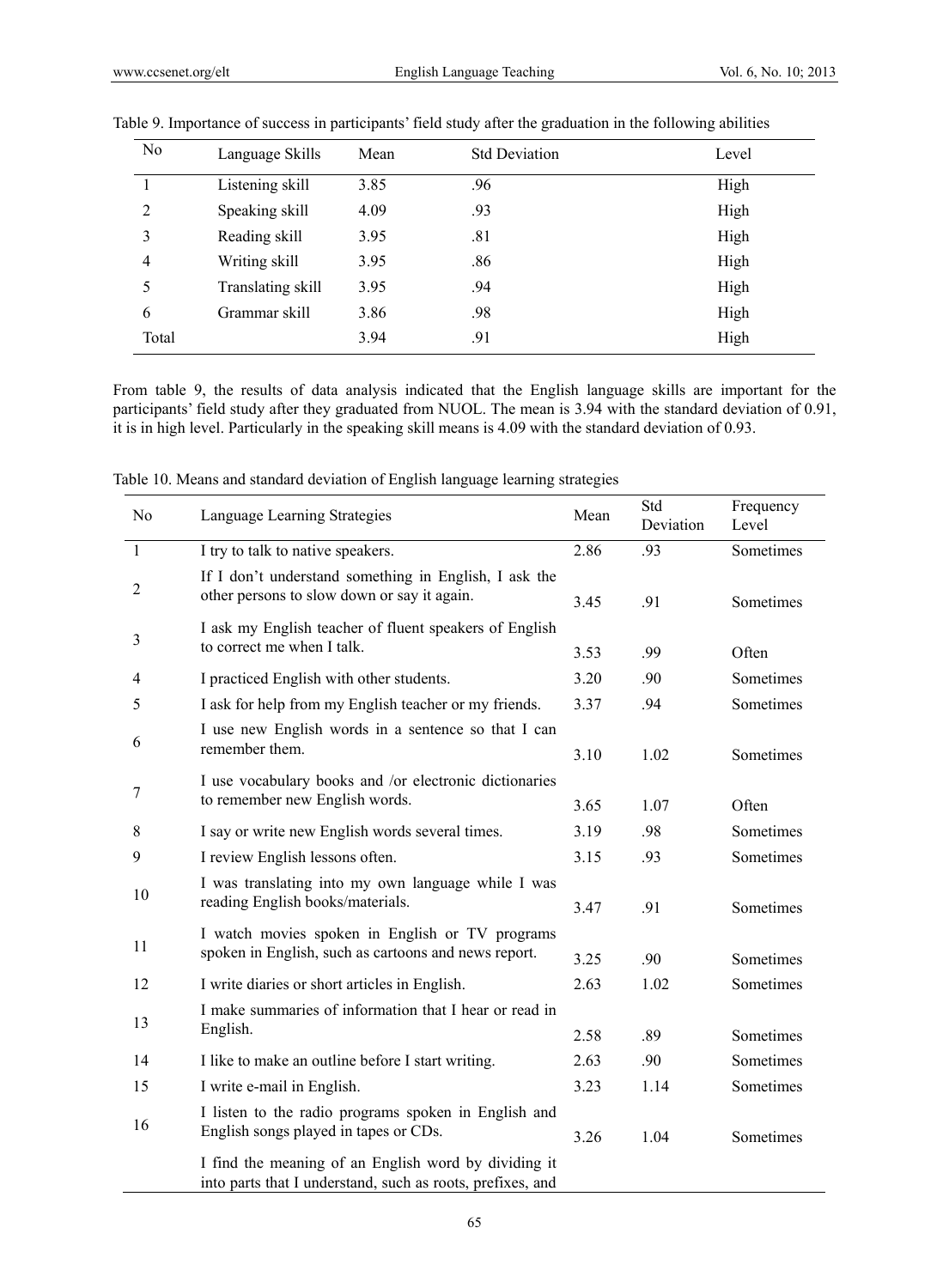| 17    | suffixes.                                                                                 |      |      |                  |
|-------|-------------------------------------------------------------------------------------------|------|------|------------------|
|       |                                                                                           | 2.70 | .96  | Sometimes        |
| 18    | I try not to translate word- for word into my own<br>language.                            | 3.01 | 1.03 | Sometimes        |
| 19    | When I can't think of a word during a conversation in<br>English, I use gestures.         | 3.37 | .95  | Sometimes        |
| 20    | I make up new words if I don't know the right ones in<br>English.                         | 3.54 | .95  | Often            |
| 21    | I read English without looking up every new word.                                         | 3.06 | 1.02 | Sometimes        |
| 22    | If I can't think of an English word, I use a word or<br>phrase that means the same thing. | 3.34 | 1.00 | Sometimes        |
| 23    | I notice my English mistakes and use that information<br>to help me do better.            | 3.33 | 1.02 | <b>Sometimes</b> |
| 24    | I try to find out how to be a better learner of English.                                  | 3.59 | 1.02 | Often            |
| 25    | I plan my schedule so I will have enough time to study<br>English.                        | 3.08 | .98  | Sometimes        |
| 26    | I think of my progress in learning English.                                               | 3.53 | .91  | Often            |
| 27    | I try to relax whenever I feel afraid of using English.                                   | 3.21 | .95  | Sometimes        |
| 28    | I have many creative ways to solve a problem.                                             | 3.55 | .93  | Often            |
| 29    | I find English reading materials on the internet.                                         | 3.50 | .99  | Sometimes        |
| 30    | I write e-mail in English.                                                                | 3.34 | 1.11 | Sometimes        |
| Total |                                                                                           | 3.23 | 0.97 | Sometimes        |

According to the research question 1, *what is the level of use of language learning strategies by the National University of Lao students?* From table 10, the results showed that the items of number 7, 24, 28, 24, and 3 the students use *often.* It means that these activities were used up to 70%. The mean of five items is 3.57 with the standard deviation of 0.99. Moreover, the data also indicated that besides the items 7, 24, 28, 24, and 3 the participants use these items for their English learning activities as *sometimes*. However, the activity that the most of students use is the question *I use vocabulary books and /or electronic dictionaries to remember new English words*, the mean is 3.65 with the standard deviation of 1.07. The activity of the question *I make summaries of information that I hear or read in English.* The participants rarely used it which the mean is 2.58 with the standard deviation of 0.89. In general, activity number 1 to 30 total average was used with frequency level is *sometimes* (50%) with the means is 3.23 with its standard deviation of 0.97.

| No             | English language Skills needed to be improved | Mean | <b>Std Deviation</b> | Level |  |
|----------------|-----------------------------------------------|------|----------------------|-------|--|
|                | Listening skills.                             | 3.84 | 1.01                 | High  |  |
| $\overline{2}$ | Speaking skills.                              | 4.10 | .92                  | High  |  |
| 3              | Reading skills.                               | 3.82 | .85                  | High  |  |
| $\overline{4}$ | Writing skills.                               | 3.86 | .91                  | High  |  |
| 5              | Grammatical structures.                       | 3.83 | .97                  | High  |  |
| 6              | Translational techniques.                     | 3.97 | 1.06                 | High  |  |
| 7              | Conversational English ability.               | 4.18 | 1.01                 | High  |  |
| 8              | Give a presentation in English.               | 3.63 | .90                  | High  |  |
|                |                                               |      |                      |       |  |

Table 11. Means and standard deviation of the English language skills are needed to improve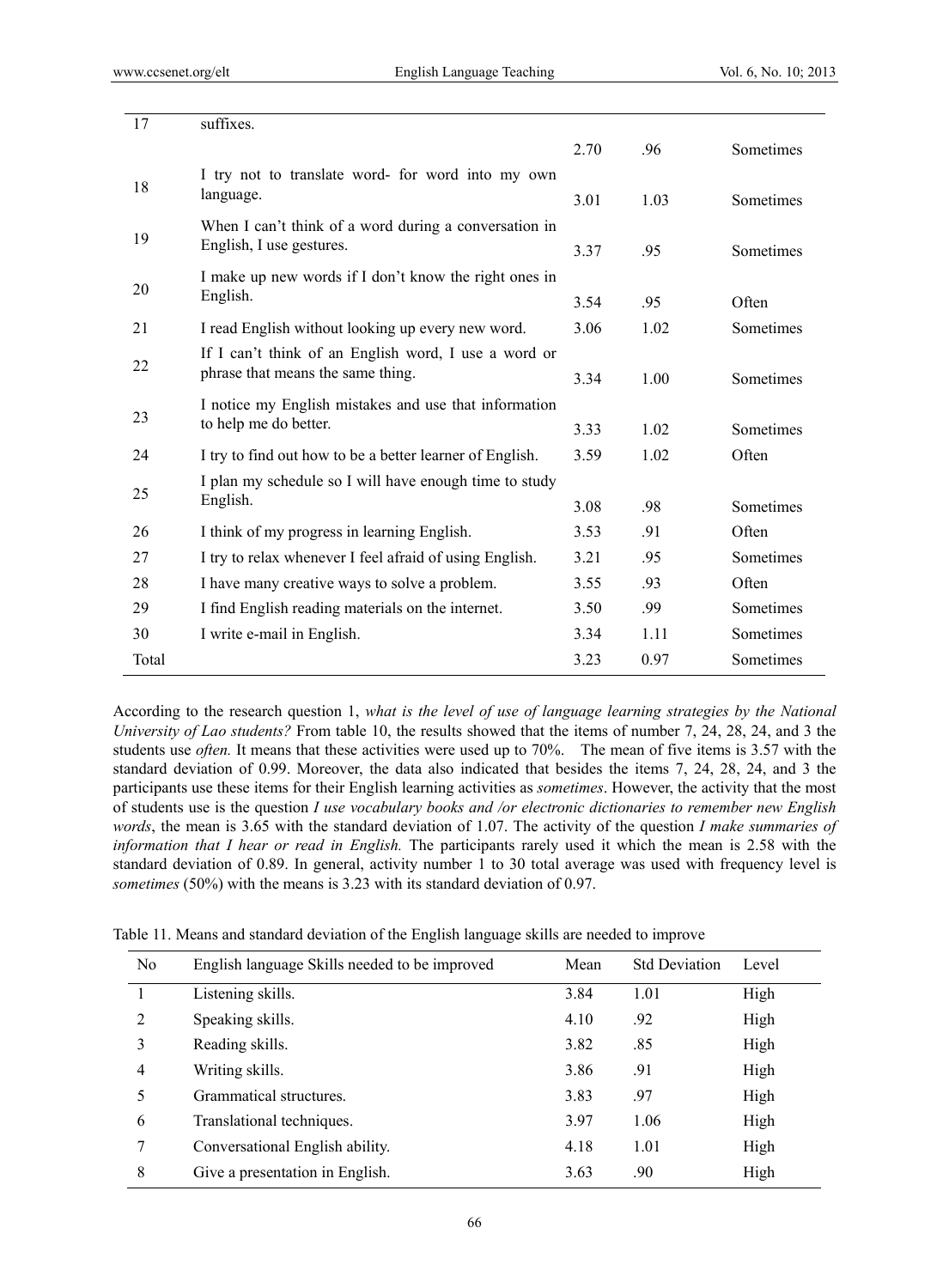| 9     | English language teaching techniques.                                                                                       | 3.69 | .90  | High     |
|-------|-----------------------------------------------------------------------------------------------------------------------------|------|------|----------|
| 10    | English for sciences (e.g., English for computer,<br>chemistry, mathematics, and etc.).                                     | 3.43 | .90  | Moderate |
| 11    | Communicating effectively with peers in small group<br>discussion, collaborative projects, or out-of-class study<br>groups. |      |      |          |
|       |                                                                                                                             | 3.55 | .88  | High     |
| 12    | English for Specific Purposes (e.g., tourism, business,                                                                     |      |      |          |
|       | technology, and etc.).                                                                                                      | 3.77 | .95  | High     |
| 13    | Writing essay.                                                                                                              | 3.63 | .98  | High     |
| 14    | Knowledge of vocabulary.                                                                                                    | 3.81 | .86  | High     |
| 15    | General reading comprehension.                                                                                              | 3.78 | .88  | High     |
| 16    | Pronunciation.                                                                                                              | 3.88 | 1.01 | High     |
| 17    | Test of English as a Foreign Language (TOEFL).                                                                              | 3.76 | .98  | High     |
| 18    | English<br>International<br>Language<br>Testing<br>System<br>(IELTS).                                                       | 3.73 | .99  | High     |
| 19    | Technical terms in your area of specialization.                                                                             | 3.81 | .92  | High     |
| 20    | English for public speaking skills.                                                                                         | 3.78 | .91  | High     |
| 21    | English for general staff (a long distance phone<br>operation, interview, and etc.).                                        | 3.84 | .91  | High     |
| 22    | Learn to use PC software to study English.                                                                                  | 3.65 | 1.04 | High     |
| 23    | Write papers and reports in English.                                                                                        | 3.71 | 1.03 | High     |
| 24    | English for Advertisements.                                                                                                 | 3.69 | .96  | High     |
| Total |                                                                                                                             | 3.78 | 0.94 | High     |

From table 11, based on the research question number 2, "*What are the English language skills do NUOL students need to improve more?*" The statistical data analysis pointed out that there are high needs among the English skills of 24 items. In overall, the means are 3.78 with its standard deviation of 0.94; except for the item number 10 *"English for sciences (e.g., English for computer, chemistry, mathematics, and etc.)"* the level of need is moderate. The mean is 3.43 with the standard deviation of 0.90.

However, the data indicated that the highest item score that the participants need is to improve *conversational English ability* which has mean is 4.18 with the standard deviation of 1.01. The following one is the item of *speaking skills* that obtains the score up to 4.10 with the standard deviation of 0.92.

## **5. Discussion**

The aim of this research paper was to explore 160 undergraduate students from eight faculties throughout the National University of Laos (NUOL) in learning English as a foreign language (EFL). The specific goal in this study was to investigate students' use of strategies for their language learning and their English needs for other skills which they would like to learn. Besides, the study also determined the students' English language proficiency level throughout the four main language skills that consisting of listening, speaking, reading and writing as well as translational skills, grammatical skills, the importance of the English language that would empower to the students' course study in both during their studying at the university and after their graduation.

Based on the general statements part of the questionnaires, the results revealed that the participants' English proficiency level generally is in the moderate, reading skill is the highest one means equal 3.51 and with the SD of .74, except for the listening skill is low level means 2.76 and with the SD of .73. The students stated that they found difficulties in their using English language skills: listening, speaking, reading, writing, translation, and grammar is in *sometimes*. A total means is in 3.21 and with the SD of .76. All those skills, students *often* expect to use English for their course study during their course at the university, a total means is 3.61 and with the SD of .87. Thus, they thought that these skills were often important factors for both their present course study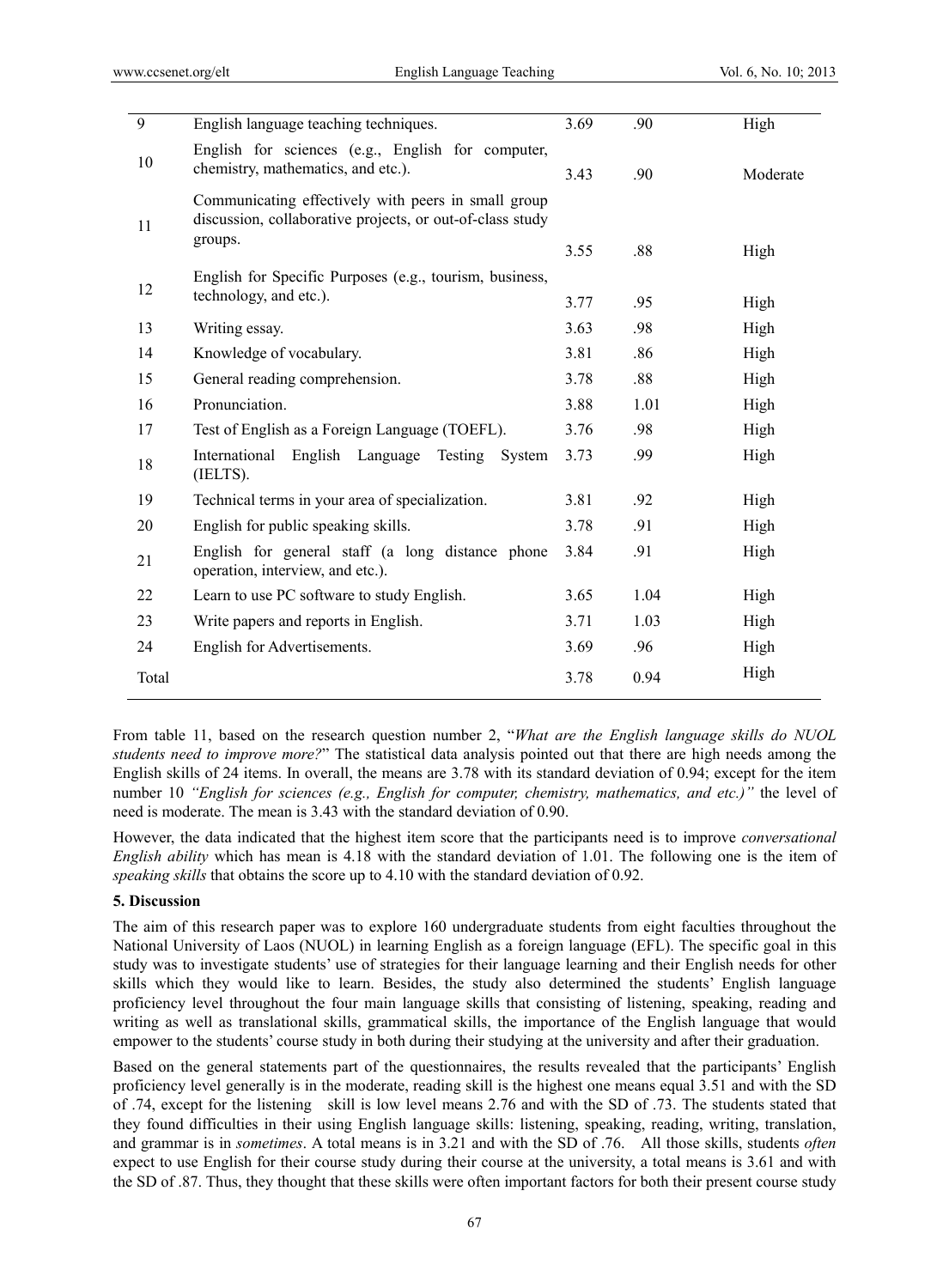and after their graduation are in *high* levels needs. A total mean is 3.81 and with the SD of .90 for during their studying at university, and for their after graduation means is 3.94 and with the SD .91.

It is now possible to discuss about the two main questions that posed earlier. The first question was *what level of language learning strategies used by students at the National University of Laos?* The results of this study found that the students *often* use the strategies for their English language learning activities consisting of six strategies: 1) *I use vocabulary books and /or electronic dictionaries to remember new English words.* A total means is 3.65 and with the SD 1.07. 2) *I try to find out how to be a better learner of English*. A total means is 3.59 and with the SD of 1.02. 3) *I have many creative ways to solve a problem*. A total means is 3.55 and with the SD of .93. 4) *I think of my progress in learning English*. A total means is 3.55 and with the SD of .91. 5) *I make up new words if I do not know the right ones in English*. A total means is 3.54 and with the SD of .95. 6) *I ask my English teacher of fluent speakers of English to correct me when I talk.* A total means is 3.53 and with the SD of .99. Besides, the students *sometime* used various different strategies for their studying English activities. For the details, the researchers requested the reads look at the table 10 above. However, all the 30 questions in the part of the language learning strategy mean is in 3.23 and with the SD of .97 was considered the frequency level of use various strategies for their language learning is *sometime*.

The second question was *what does English language skills need to be improved by NUOL students?* The statistical data analysis indicated that the NUOL students needed to improve their English skills is conversational English abilities and speaking skills are the highest ones mean is 4.18 and with the SD of 1.01 for conversational English ability, for the speaking skill mean is 4.10 and with the SD of .92. However, all the questions in the part of questionnaire of English language needs consisting of 24 items are needed in the high level means is 3.78 and with the SD of .94.

According to the results mentioned above which obtained similarity with the research conducted by (Ratana, 2007) entitled "An Investigation of Thai Students' English Language Problems and Their Learning Strategies in the International Program at Mahidol University" found that the majority of Thai students had difficulty with speaking skills, they needed to improve. The frequency of strategy use among students was medium or sometimes.

### **6. Conclusion**

This research paper was conducted in order to find out English language learning strategies and the English language needs of the Lao undergraduate students at the National University of Laos (NUOL) with two areas of research questions. 1) What level of language learning strategies used by students at the National University of Laos? 2) What do English language skills need to be improved by NUOL students?

The instrument was applied for this study was a questionnaire which adapted from the previous studied which conducted by (Barakat, 2010; Chengbin, 2008; Kathleen A, 2010; Patama, 2001; Richards, 2001) as mentioned in the part of research methodology. The questionnaire contains three sections with 65 questions. Section one consists of two parts: Part A was designed to obtain demographic information about the samples regarding age and gender. Part B was designed to obtain information regarding general statements about their English learning skills. Section two contains a set of questions that regarding learning English strategies. Section three included 24 statements to explore the participants' needs of English language skills improvement. At this point, a five-point Likert scale was used. The frequency of their learning strategies to each statement was indicated by 1 (never), 2 (rarely), 3 (sometimes), 4 (often), and 5 (very) and the level of their needs to each statement was indicated by 1 (very low), 2 (low), 3 (moderate), 4 (high), and 5 (very high).

A total of 160 participants in the present study are 72 males (45%) and 88 females (55%). Most participants aged 22-26 up to 86 (53.80%). The majority of participants have studied English between 1-2 years up to 57 (35.60%). The majority of participants studied English 6-10 hours per week up to 47 (290.40%).

The results revealed that the majority of students are low in speaking skill and conversational English abilities. In general picture, however, the students' English proficiency level is in the moderate. Besides this, the frequency level of the use the activities for their learning English is the *use vocabulary books and /or electronic dictionaries to remember new English words* is the highest one of all those activities which the mean is 3.6 and with the standard deviation (SD) of 1.07, but the total average of all activities that the students use for their learning English strategies are in *the sometimes* of the frequency level means 3.23 with the SD of 0.97. For the part of English needs to be improved, the students need to improve the speaking skill in a high level means 4.10 with the S.D of 0.92.

The results of this research paper could recommend an overview, reconsider and redesign of the curriculum and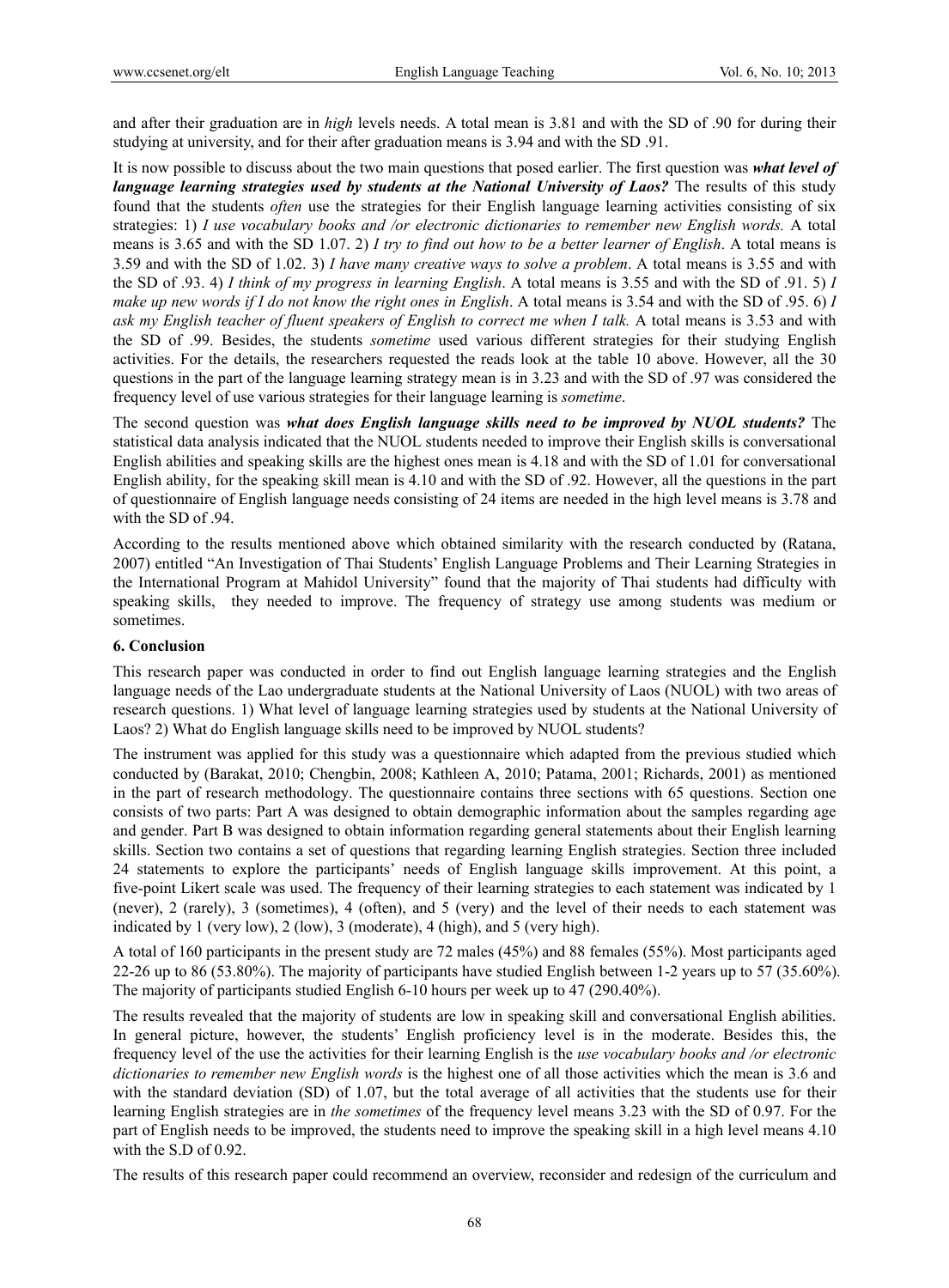syllabus, including the instructional materials, learning behaviours and learning strategies of the English courses in all faculties to fit with the learners' needs and society requirements to enhance an effective learning and teaching of the quality.

Therefore, based on the present study collected data from only a questionnaire to specify the level of frequency of use strategies for the language learning of undergraduates and their needs towards the English language, it is suggested that further studies to combine several methods of measurement of English language learning and solutions for example, interviews, class observations, case study, and etc. the secondly, we recommended teachers, administrators, curriculum developers and throughout the all parts of stakeholders study the students' needs and their learning strategies in the deeper ways in order to correspond to the society and learners' requirements.

## **Acknowledgements**

The researchers would like to take this opportunity to extend our gratitude to USM Fellowship that support the financial on conducting the research during our PhD candidates (students) for three years. We also give thanks to Ms. Sengsavanh Souriyavongsa and Mr. OnSee Khamphouvong help us in collecting data. Moreover, the researchers have great thanks to all respondents the questionnaire from all Faculties of the National Univesity of Laos, Lao P.D.R.

# **References**

- Abbasi, M. G., Ahmad, A., & Khattak, Z. I. (2010). Negative influence of large scale assessment on language learning strategies of the Secondary School Certificate (SSC) students. *Procedia-Social and Behavioural Sciences, 2*(2), 4938-4942.
- Abedini, A., Rahimi, A., & Zare-ee, A. (2011). Relationship between Iranian EFL Learners' Beliefs about Language Learning, their Language Learning Strategy Use and their Language Proficiency. *Procedia-Social and Behavioural Sciences, 28,* 1029-1033. http://dx.doi.org/10.1016/j.sbspro.2011.11.188
- Abiri, F. (2013). Exploration of English Needs According to Teachers and Learners in the Psychology Major in Iranian Universities. *Procedia-Social and Behavioural Sciences, 70*, 821-826. http://dx.doi.org/10.1016/j.sbspro.2013.01.127
- Ahmadi, A., & Bajelani, M. R. (2012). Barriers to English for Specific Purposes Learning among Iranian University Students. *Procedia-Social and Behavioural Sciences, 47*, 792-796. http://dx.doi.org/10.1016/j.sbspro.2012.06.736
- Akyel, A. S., & Ozek, Y. (2010). A language needs analysis research at an English medium university in Turkey. *Procedia-Social and Behavioural Sciences, 2*(2), 969-975.
- Attapol, K. (2010). Teaching English speaking and English speaking tests in the Thai Context: A reflection from Thai perspective. *English Language Teaching, 3*(1), 184-190.
- Barakat, H. M. (2010). Motivation and Attitude of Saudi University's Learners of English for Specific Purposes. (Doctor of Philosophy), University of Kansas.
- Bouangeune, S., Sakigawa, M., & Hirakawa, Y. (2008). Determinants and issues in student achievement in English at the Lao Secondary Education Level. *The Asian EFL Journal, 10*(1), 48-64.
- Brown, J. D. (1995). *The Elements of Language Curriculum: A Systematic Approach to Program Development.* Heinle & Heinle.
- Chamnong, K. (2009). A framework for investigating learner needs: Needs analysis extended to curriculum development. *Electronic journal of foreign language teaching, 6*(2), 209-220.
- Chengbin, Y. (2008). Language Learning Strategies in Relation to Attitudes, Motivations, and Learner Beliefs: Investigating Learner Variables in the Context of English as a Foreign Language in China. (Doctor of Philosophy), University of Maryland, College Park.
- Chostelidou, D. (2010). A needs analysis approach to ESP syllabus design in Greek tertiary education: A descriptive account of students' needs. *Procedia-Social and Behavioural Sciences, 2*(2), 4507-4512. http://dx.doi.org/10.1016/j.sbspro.2010.03.721
- Dawson, C. (2002). P*ractical Research Methods: A User-friendly Guide to Mastering Research Techniques and Projects*. How To Books.
- Dörnyei, Z. (2001). *Motivational Strategies in the Language Classroom*. Cambridge University Press.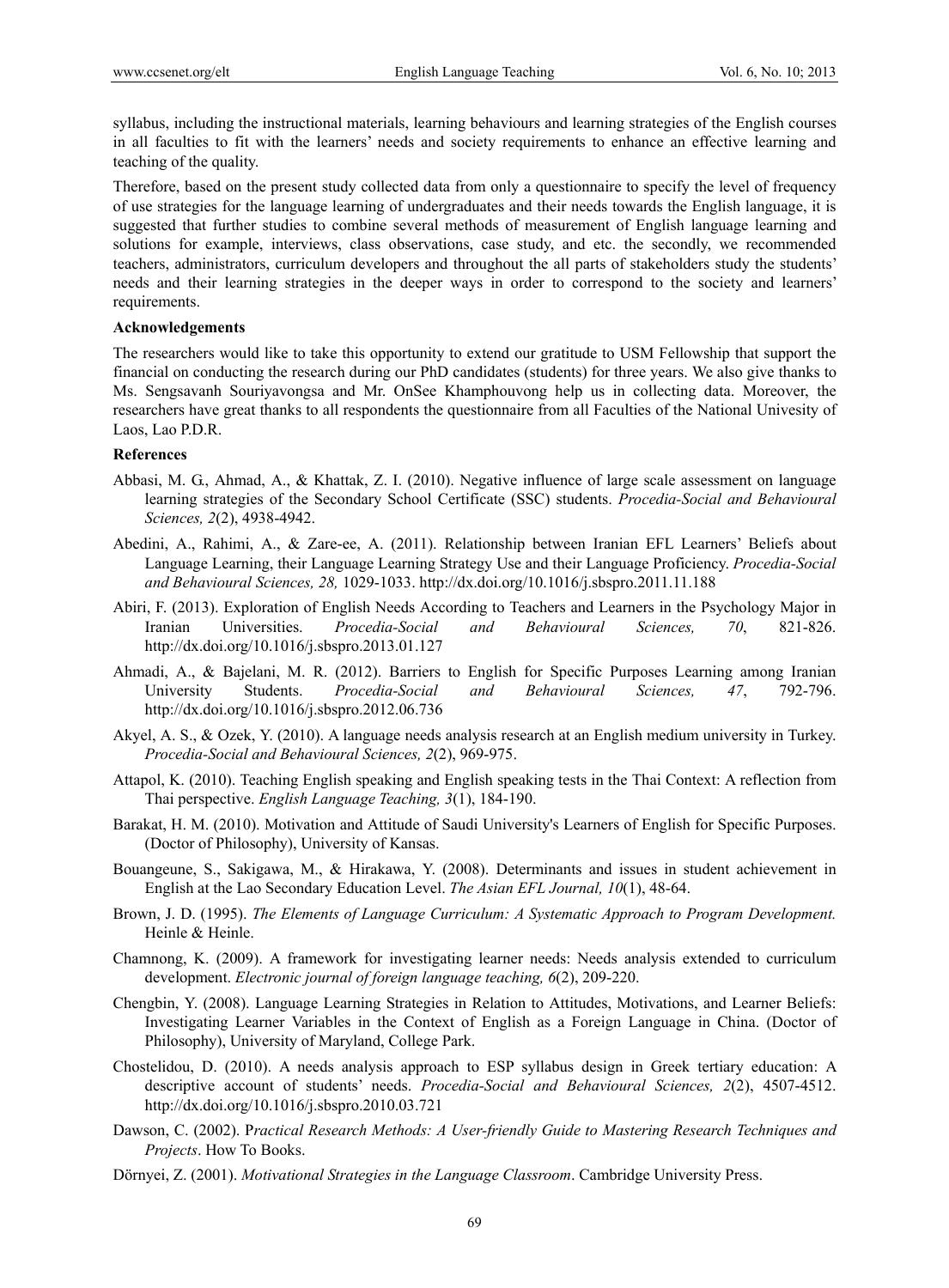- Farzad, S., Mahnaz, S., & Neda, S. (2013). The relationship between language learning strategy use, language proficiency level and learner gender. *Social and Behavioral Sciences, 70*, 634-643.
- Goh, C. C. M. (2002). Exploring listening comprehension tactics and their interaction patterns. *C. C. M. Goh, 30*, 185-206.
- Haifa, A. B. (2010). Language learning strategies employed by English majors at Qatar University. *Questions and Queries Asiatic, 4*(2), 92-120.
- Hashemi, M. (2011). Language Stress and Anxiety among the English Language Learners. *Procedia-Social and Behavioural Sciences, 30,* 1811-1816. http://dx.doi.org /10.1016/j.sbspro.2011.10.349
- Hu, B., & Tian, L. (2012). Do teachers and students share similar beliefs about teaching and learning strategies? *System, 40*(2), 237-254. http://dx.doi.org/10.1016/j.system.2012.04.001
- Ikeda, M., & Takeuchi, O. (2006). Clarifying the differences in learning EFL reading strategies: An analysis of portfolios. *System, 34*(3), 384-398. http://dx.doi.org /10.1016/j.system .2006.04.007
- Junhong, X., & Stella, H. (2007). Language learning strategies in distance English learning: A study of learners at Shantou Radio and Television University, China. *The Journal of ASIA TEFL, 4*(2), 141-164.
- Kamberi, L. (2013). The Significance of Teacher Feedback in EFL Writing for Tertiary Level Foreign Language Learners. *Procedia-Social and Behavioural Sciences, 70,* 1686-1690. http://dx.doi.org/10.1016/j.sbspro.2013.01.241
- Kanchanit, K. (2009). The survey of English learning strategies of English major students in the Faculty of Liberal Arts Rangsity University. (Bachelor of Arts (English)), Rangsit.
- Kasma, S. (2012). English language learning beliefs, learning strategies and achievement of Masters Students in Thailand TESOL in Context.
- Kathleen, A. B. (2010). An Iterative Needs Assessment/Evaluation Model for a Japanese University English-Language Program. (Doctor of Education), he Temple University graduates Board.
- Kavasoğlu, M. (2009). Learning strategy use of pre-service teachers of English language at Mersin University. *Procedia-Social and Behavioural Sciences, 1*(1), 993-997. http://dx.doi.org/10.1016/j.sbspro.2009.01.177
- Khattak, Z. I., Jamshed, T., Ahmad, A., & Baig, M. N. (2011). An Investigation into the Causes of English Language Learning Anxiety in Students at AWKUM. *Procedia-Social and Behavioural Sciences, 15,* 1600-1604. http://dx.doi.org/10.1016/j.sbspro.2011.03.337
- Kothari, C. R. (2004). *Research Methodology: Methods and Techniques.* New Age International (P) Ltd.
- Lazaro, D. C., & Medalla, E. M. (2004). English as the Language of Trade, Finance and Technology in APEC: An East Asia Perspective. *Philippine Journal of Development, 31*(2), 278-300.
- Loae, F. A. J. (2011). Problems encountered by Arab EFL learners. *Language in India, 11,* 19-27.
- Macaro, E. (2001). *Learning Strategies in Foreign and Second Language Classroom.* Continuum International Publishing Group, Limited.
- Michae, G., & Harris, V. (1999). *Modern Languages and Learning Strategies: In Theory and Practice*. Routledge Falmer.
- Mohammad, Z. (2011). An Investigation of Curriculum Elements for the Enhancement of the Teaching-learning Process. *Higher Education Studies, 1*(1), 67-78.
- Neala, A. R., & Moira, K. B. (2008). English as a foreign language learning strategies used by Croation learners. ANNALEL. Ser. hist. *Social, 1*(18), 89-96.
- Normazidah, C. M., Koo, Y. L., & Hazita, A. (2012). Exploring English language learning and teaching in Malaysia. *GEMA Online™ Journal of Language Studies, 12*(1), 35-55.
- Orawee, P., & Thanyapa, C. (2011). Language learning strategies used by first year students at Thaksin University, Songkhla Campus Thailand. Paper presented at the *3rd International Conference on Humanities and Social Sciences*, Faculty of Liberal Arts, Prince of Songkla Univesity.
- Oxford, R. L. (1990). *Language learning strategies: What every teacher should know.* New York: Newbury House Publisher.
- Patama, K. (2001). An Assessment of the English-Language Needs of Second-Year Thai Undergraduate Engineering students in Thai Public University in Thailand in Relation to the Second-Year EAP Program in